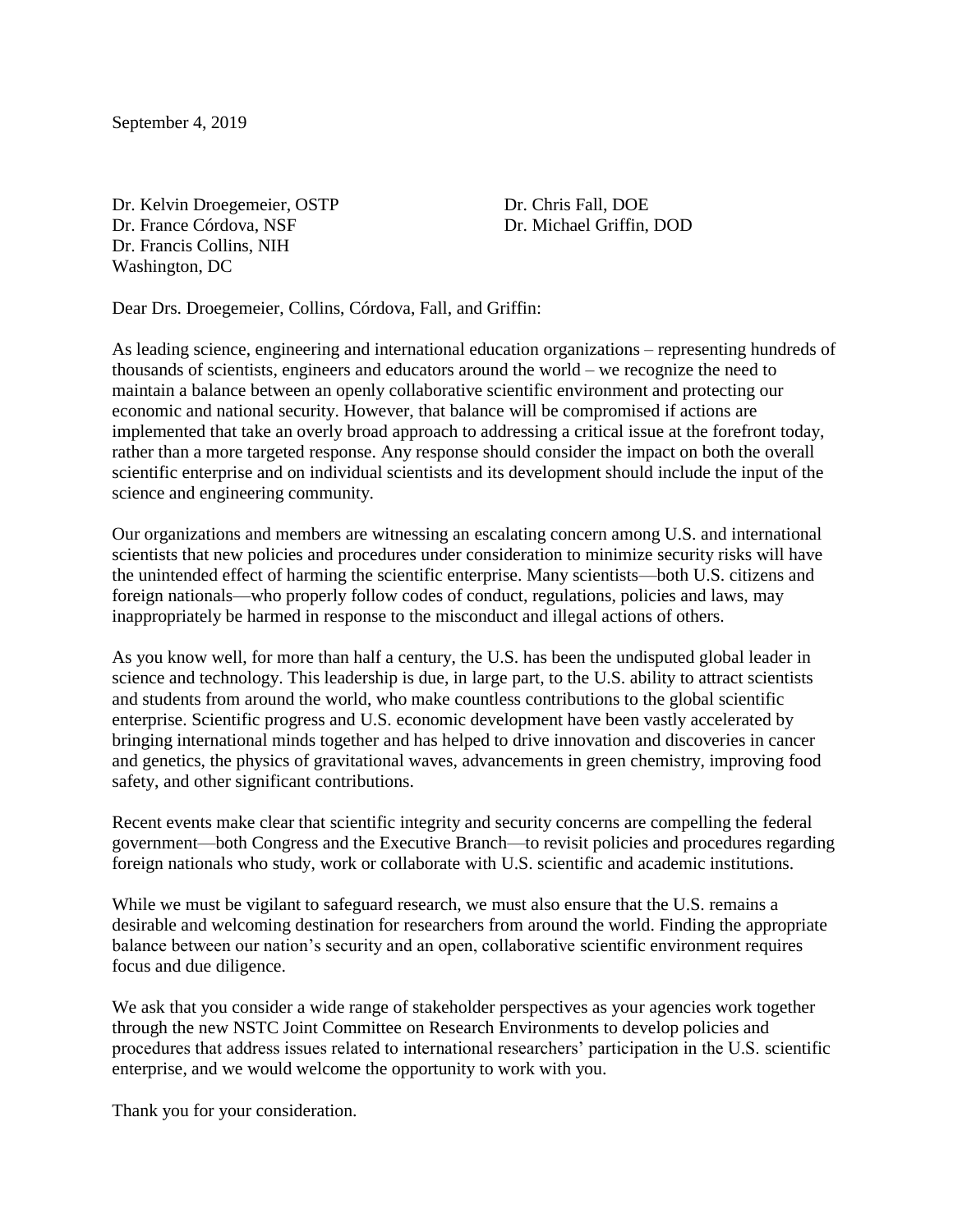American Anthropological Association American Association for Anatomy American Association for Dental Research American Association for the Advancement of Science American Association of Colleges of Pharmacy American Association of Immunologists American Association of Physicists in Medicine (AAPM) American Association of Physics Teachers American Astronomical Society American Chemical Society American Educational Research Association American Geosciences Institute American Institute of Biological Sciences American Institute of Physics American Mathematical Society American Meteorological Society American Nuclear Society American Physical Society American Physiological Society American Society for Cell Biology American Society for Engineering Education American Society for Microbiology American Society for Pharmacology and Experimental Therapeutics American Society of Agronomy American Society of Human Genetics American Statistical Association Association for Computing Machinery (ACM) Association for Research in Vision and Ophthalmology Association of American Medical Colleges Association of Environmental and Engineering Geologists Biophysical Society Coalition for the Life Sciences Crop Science Society of America Ecological Society of America Entomological Society of America Federation of American Scientists Federation of American Societies for Experimental Biology Geological Society of America Institute of Food Technologists Institute of Mathematical Statistics International Academy for Systems and Cybernetic Sciences NAFSA: Association of International Educators National Cave and Karst Research Institute New Mexico Academy of Science New Mexico Geothermal LLC New York Academy of Sciences Paleontological Society